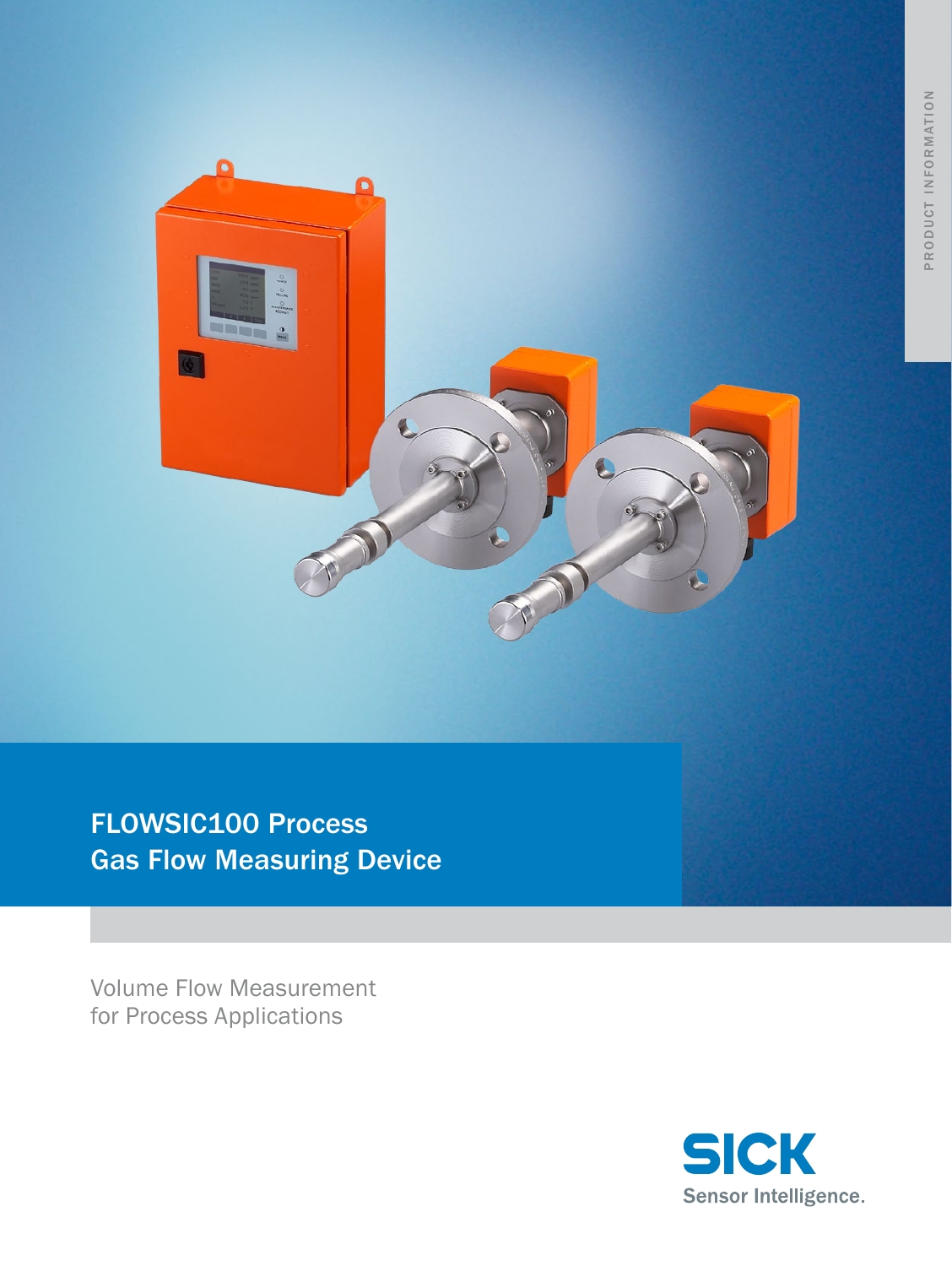# FLOWSIC100 PROCESS Easy installation, wide measuring range, reliable and precise measurement

# **AREAS OF APPLICATION**

- • Natural gas industry
- Chemical and plastics manufacturing industries
- • Petrochemical industry and refineries
- Processing industries (cement manufacturing, steel and iron production)
- • Pharmaceutical industry
- • Glass industry
- Food industry

#### FLOWSIC100 CL150/PN16

- • Process pressure up to 16 barg
- • Material: hermetically sealed stainless steel or titanium

### FLOWSIC100 EX-Z2/EX-Z2-RE **FLOWSIC100 PR-EX-Z2**

<sup>1)</sup> Version for zone 1 on request

- Process pressure up to 16 barg
- • Ex-protected version for use in hazardous area zone 2 according to ATEX guidel. 94/9/EC<sup>1)</sup>
- • Material: hermetically sealed stainless steel or titanium
- • Optional: flange with retraction mechanism for sender/receiver units

- Process pressure up to 0.1 barg
- • Ex-protected probe version for use in hazardous area zone 2 according to ATEX guidel. 94/9/EC
- • Material: hermetically sealed stainless steel or titanium
- Installation from one side only

### **KEY FEATURES**

- • Rugged transducers in stainless steel or titanium for higher durability
- • Corrosion resistant probe materials available for use with aggressive gases
- Integral measurement over the entire duct diameter<sup>2)</sup> for representative measuring results also at difficult flow conditions
- • Contact-free measurement
- No moving parts results in low maintenance
- Independent of pressure, temperature and gas composition
- High measuring accuracy even at gas velocity near zero
- • Fully automatic zero and span check



<sup>2)</sup> Except for probe version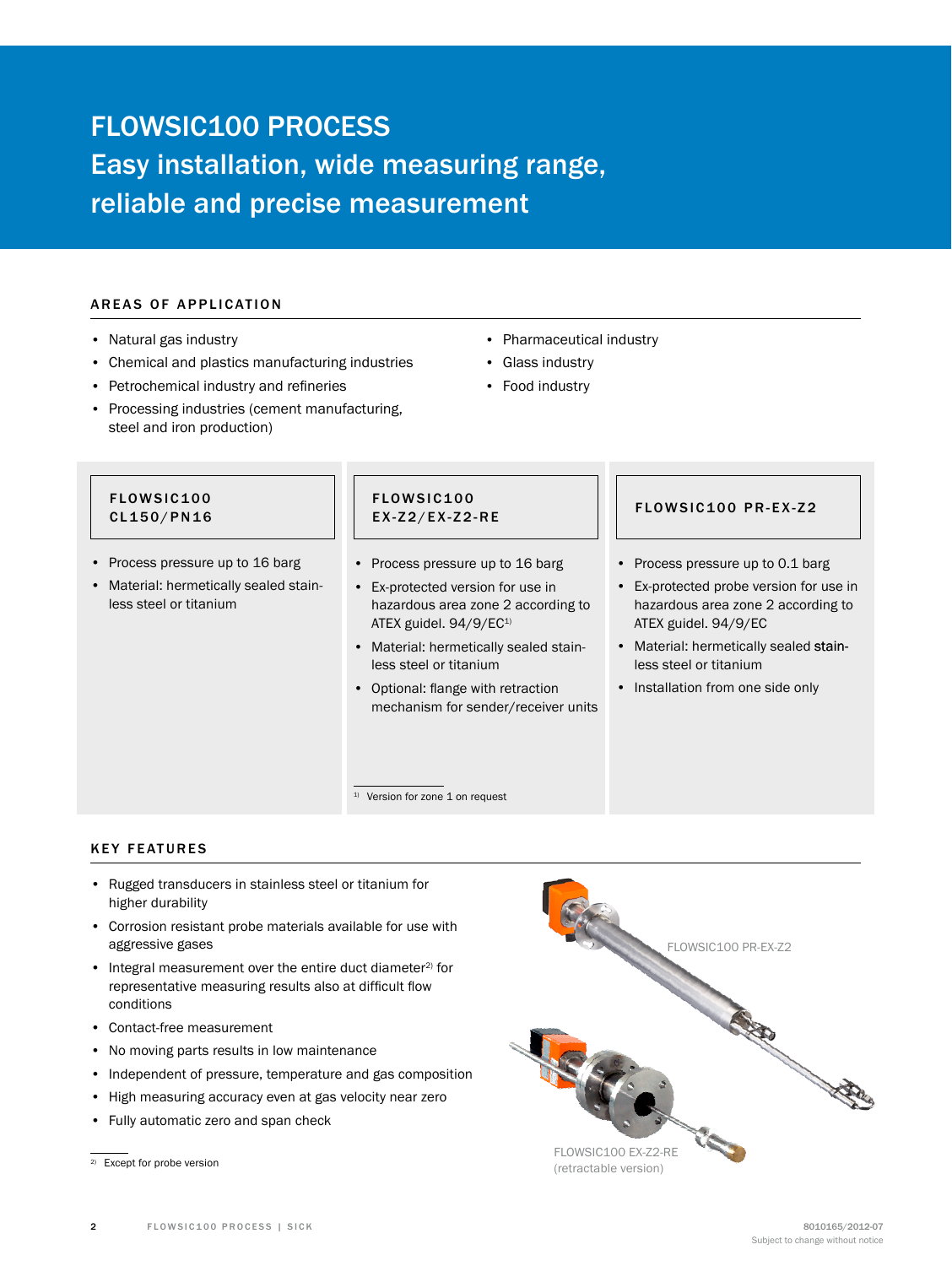



## **SYSTEM COMPONENTS**

The FLOWSIC100 standard version contains two FLSE100 sender/receiver units, an MCU control unit. The MCU is used for input and output of signals, for calculation of volume flow to reference conditions (standardization) as well as user friendly LCD interface.

Installation of the sender/receiver units

- • Cross-duct installation: 2 sender/receiver units are mounted on both sides of a duct at a specific angle  $\alpha$  to the gas flow direction.
- One-side installation: Only a single sender/receiver unit (probe version) is mounted at a specific angle  $\alpha$  to the gas flow. Both ultrasonic transducers are installed on the probe with a fixed measuring path.

#### Optional components

- • MCU control unit for use in Ex-zone 2, ex-certification according to ATEX guideline 94/9/EC
- • Spool-piece version



Example: Installation of FLOWSIC100 EX-Z2

#### **COMPREHENSIVE SOLUTION WITH** SPOOL-PIECE

The FLOWSIC100 can be mounted on a measuring tube and delivered as a system solution. Optimized factory setting of the sender/receiver unit reduces geometrical tolerances to a minimum, thereby achieving maximum measuring accuracy.

#### Retraction mechanism

With the EX-Z2-RE device it is possible to remove the probe for maintenance purposes during plant operation and pressure of up to 16 barg.